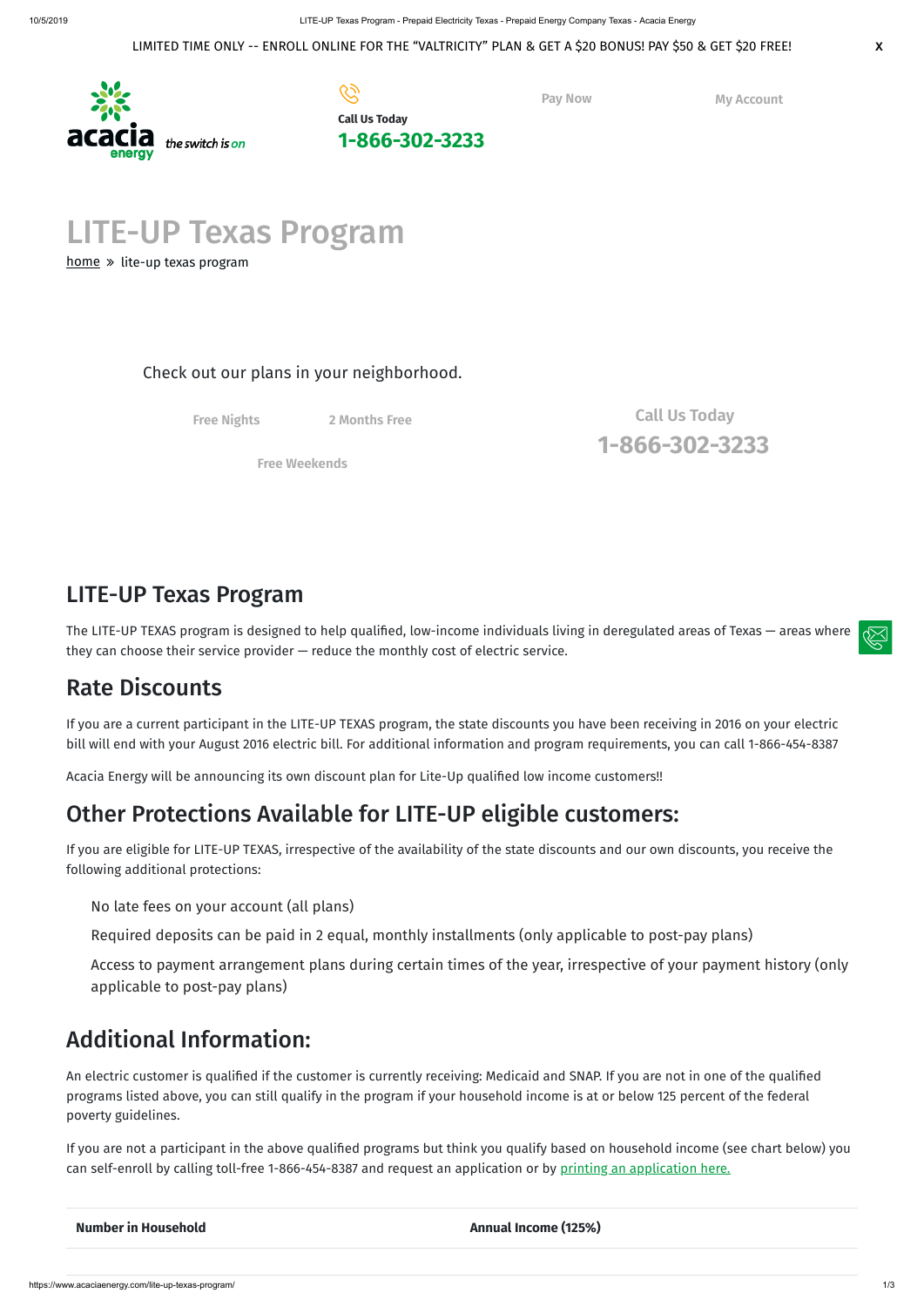### LIMITED TIME ONLY -- ENROLL ONLINE FOR THE "VALTRICITY" PLAN & GET A \$20 BONUS! PAY \$50 & GET \$20 FREE! **X**

| $\overline{2}$      | \$19,663 |
|---------------------|----------|
| 3                   | \$24,738 |
| 4                   | \$29,813 |
| 5                   | \$34,888 |
| $6\,$               | \$39,963 |
| 7                   | \$45,038 |
| 8                   | \$50,113 |
| Each additional add | \$5,075  |

**IMPORTANT**: The information on the electric bill (Name, Address, etc..) **must** match the information of the participant in the qualified program or the self-enrolled application.

You can fax or email your completed and signed scanned copy of your application, with all the backup information, to the administrator at:

### 1-877-215-8018 (toll free fax)

[liteuptexassupport@solixinc.com](mailto:liteuptexassupport@solixinc.com)

### **LITE-UP TEXAS Self-Enrollment Discount Form and FAQ**

[Self-Enrollment](https://www.texaslifeline.org/) Form

[Frequently](http://www.puc.texas.gov/consumer/lowincome/solix.aspx) Asked Questions

#### **LITE-UP En Español**

LITE-UP Texas un Programa de Descuento en la [electricidad](http://espanol.puc.texas.gov/consumer/lowincome/Assistance.es.aspx) para personas de bajos ingresos



**1-866-302-3233**



Call toll-free to sign up today.

**Call Now!**

### **Interactive Text**



Text '61959' for questions regarding your account.

**Learn More**

**Exclusive Electricity**

**Promotions**

**Learn More**